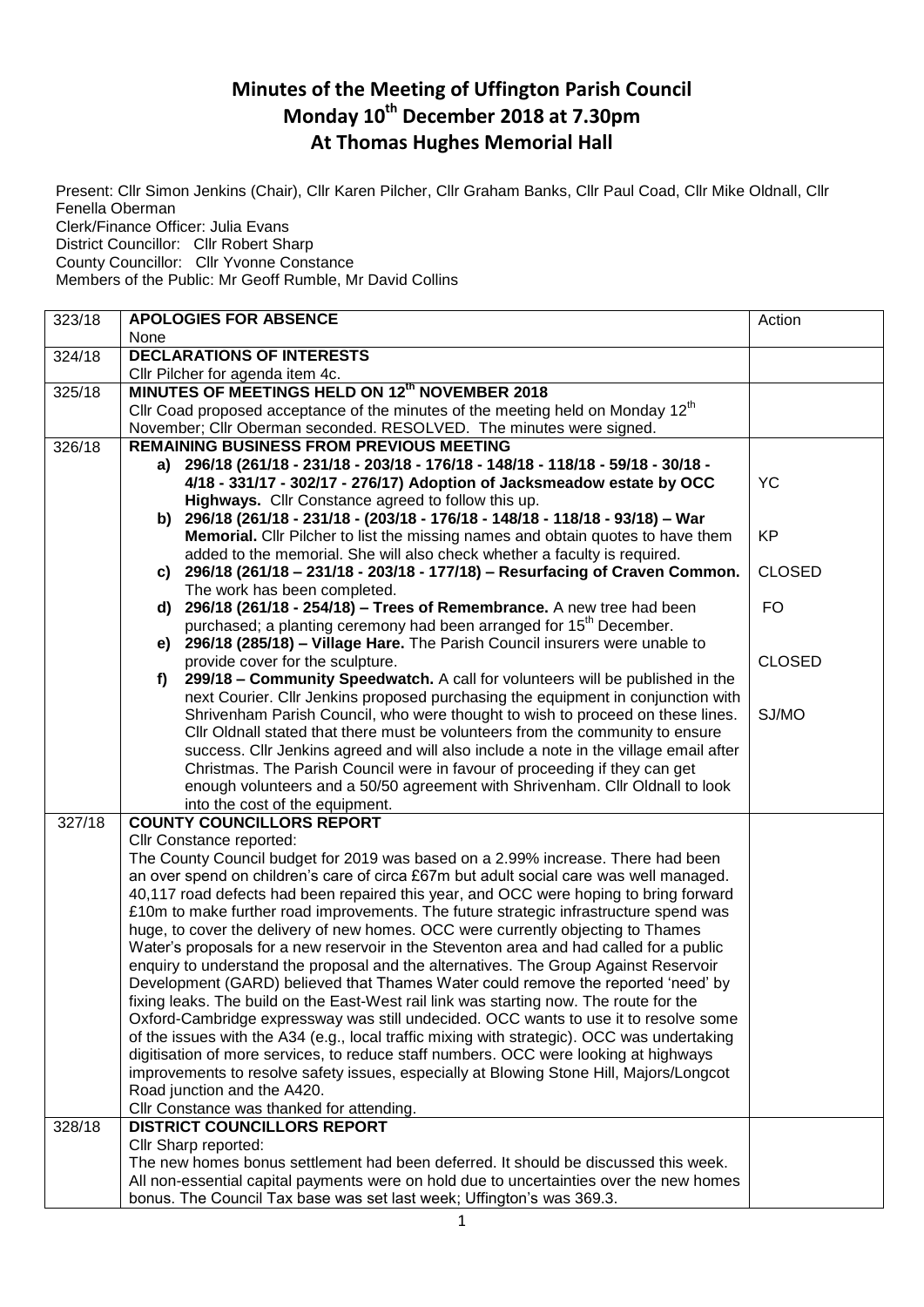|        | The Council Tax charge on empty houses was to be increased. He had spoken to the                                                                                                          |               |
|--------|-------------------------------------------------------------------------------------------------------------------------------------------------------------------------------------------|---------------|
|        | S106 and Equalities Officers regarding the S106 application for benches on the Jubilee                                                                                                    |               |
|        | Field.                                                                                                                                                                                    |               |
|        |                                                                                                                                                                                           |               |
|        | Cllr Constance noted that there would be a government spending review next spring.                                                                                                        |               |
|        | Cllr Jenkins asked whether digitisation would trickle down to the District Council. Cllr                                                                                                  |               |
|        | Sharp stated that it would not. Cllr Constance clarified that the initiative related to county                                                                                            |               |
|        | expenditure.                                                                                                                                                                              |               |
|        |                                                                                                                                                                                           |               |
|        | Cllr Oldnall asked for an update on LPP2. Cllr Sharp reported that the Vale had replied to                                                                                                |               |
|        | the Inspector's requests.                                                                                                                                                                 |               |
|        | Cllr Sharp was thanked for attending.                                                                                                                                                     |               |
|        | <b>POLICE REPORT</b>                                                                                                                                                                      |               |
| 329/18 |                                                                                                                                                                                           |               |
|        | The email report was circulated to all councillors and a copy put on the notice board.                                                                                                    |               |
| 330/18 | <b>OPEN FORUM</b>                                                                                                                                                                         |               |
|        |                                                                                                                                                                                           |               |
|        | Mr Rumble reported that the stream had stopped running and may need clearance. Cllr                                                                                                       |               |
|        | Jenkins stated that Mr Godsell had cleared some of the silt and offered to help Mr                                                                                                        |               |
|        | Rumble.                                                                                                                                                                                   |               |
|        | Mr Collins thanked Cllrs Constance and Jenkins for work on FP13. He asked who would                                                                                                       |               |
|        |                                                                                                                                                                                           |               |
|        | pay for the improvements. Cllr Jenkins stated that the Public Rights of Way Officer for                                                                                                   |               |
|        | OCC had decided that the horizontal bar over the 850mm gap would be removed by                                                                                                            |               |
|        | OCC. Cllr Jenkins noted that the warning sign was partially obscured; the vegetation                                                                                                      |               |
|        | would to be cut back by the landowner to ensure the sign was clear.                                                                                                                       |               |
|        |                                                                                                                                                                                           |               |
|        | Mr Collins stated that residents' concerns were still present due to the potential for                                                                                                    |               |
|        | motorised traffic. Cllr Oberman pointed out that this was no longer a Parish Council                                                                                                      |               |
|        | matter; it was being dealt with by OCC.                                                                                                                                                   |               |
|        |                                                                                                                                                                                           |               |
|        | Mr Rumble and Mr Collins were thanked for attending.                                                                                                                                      |               |
|        | <b>ONGOING PROJECTS</b>                                                                                                                                                                   |               |
| 331/18 | <b>Creation of a Neighbourhood Plan</b>                                                                                                                                                   |               |
|        | Cllr Oldnall reported that the Vale consultation on the Uffington and Baulking NP had                                                                                                     |               |
|        |                                                                                                                                                                                           |               |
|        | started on 6 <sup>th</sup> December and would finish on 24 <sup>th</sup> January. Posters had been put up                                                                                 |               |
|        | around the villages. A paper copy of the plan was on display in Uffington and Baulking                                                                                                    |               |
|        | churches. The expectation was that the referendum would take place in May 2019. Cllr                                                                                                      |               |
|        |                                                                                                                                                                                           |               |
|        | Oberman pointed out that the papers in Uffington church were not well organised.                                                                                                          |               |
| 332/18 | <b>Museum Update</b>                                                                                                                                                                      |               |
|        |                                                                                                                                                                                           |               |
|        |                                                                                                                                                                                           |               |
|        | CIIr Pilcher suggested that this matter should be removed from the agenda. The meeting                                                                                                    | <b>CLOSED</b> |
|        | agreed.                                                                                                                                                                                   |               |
| 333/18 | <b>Old Schoolroom Repairs</b>                                                                                                                                                             |               |
|        |                                                                                                                                                                                           | <b>Clerk</b>  |
|        | It was agreed to transfer the balance in the OSR account, which is £19,146.47 to a                                                                                                        |               |
|        | separate bank account.                                                                                                                                                                    |               |
|        | A building control certificate had been applied for; a fee was payable to the District                                                                                                    |               |
|        | Council. There was a small amount left to be paid for the building repairs, due in March                                                                                                  |               |
|        | 2019.                                                                                                                                                                                     |               |
|        |                                                                                                                                                                                           |               |
|        | Cllr Pilcher noted that the second half of the grant from the Vale was still to be paid.                                                                                                  |               |
|        | Cllr Jenkins reported that there were buyers for the chalk and it should be gone by next                                                                                                  |               |
|        | spring.                                                                                                                                                                                   |               |
|        |                                                                                                                                                                                           |               |
|        | Cllr Pilcher had received the paperwork for the five year electrical review.                                                                                                              |               |
| 334/18 | <b>S106 Contributions</b>                                                                                                                                                                 |               |
|        | An updated S106 report was circulated in November. There had been an over spend, on                                                                                                       |               |
|        | paper, of £611.55, excluding the funds for the allotment bridge. Three options to deal                                                                                                    |               |
|        |                                                                                                                                                                                           |               |
|        | with this had been put forward with the recommendation that it should be taken from the                                                                                                   |               |
|        | funds allocated to the bridge. This was agreed.                                                                                                                                           |               |
|        | The actual cost of the Scout Group project was £36 less than was paid. Cllr Pilcher                                                                                                       |               |
|        | proposed that they should not send a refund, but treat the money as a donation. Cllr                                                                                                      |               |
|        | Jenkins seconded. RESOLVED.                                                                                                                                                               |               |
|        |                                                                                                                                                                                           |               |
|        | Cllr Jenkins asked whether the Sports Club had any plans for their S106 funds. Cllr                                                                                                       |               |
|        | Pilcher stated that they were considering projects and had until 2027 to spend the                                                                                                        |               |
|        | money.                                                                                                                                                                                    |               |
|        |                                                                                                                                                                                           |               |
|        | Cllr Jenkins reported that some CIL money may be payable from the Creslu application.                                                                                                     |               |
|        | Such funds would be ring-fenced when received, and it was agreed to keep them                                                                                                             |               |
|        | separate from S106 funds in the interests of clarity.                                                                                                                                     |               |
| 335/18 |                                                                                                                                                                                           |               |
|        | <b>Defibrillator Project</b>                                                                                                                                                              |               |
|        | Cllr Constance was thanked for the grant toward the cost of the defibrillators. The                                                                                                       |               |
|        | balance will be paid by the WHST. The defibrillators have been ordered; the shipment<br>date is 12 <sup>th</sup> December. Cllr Jenkins had been looking into the information required by |               |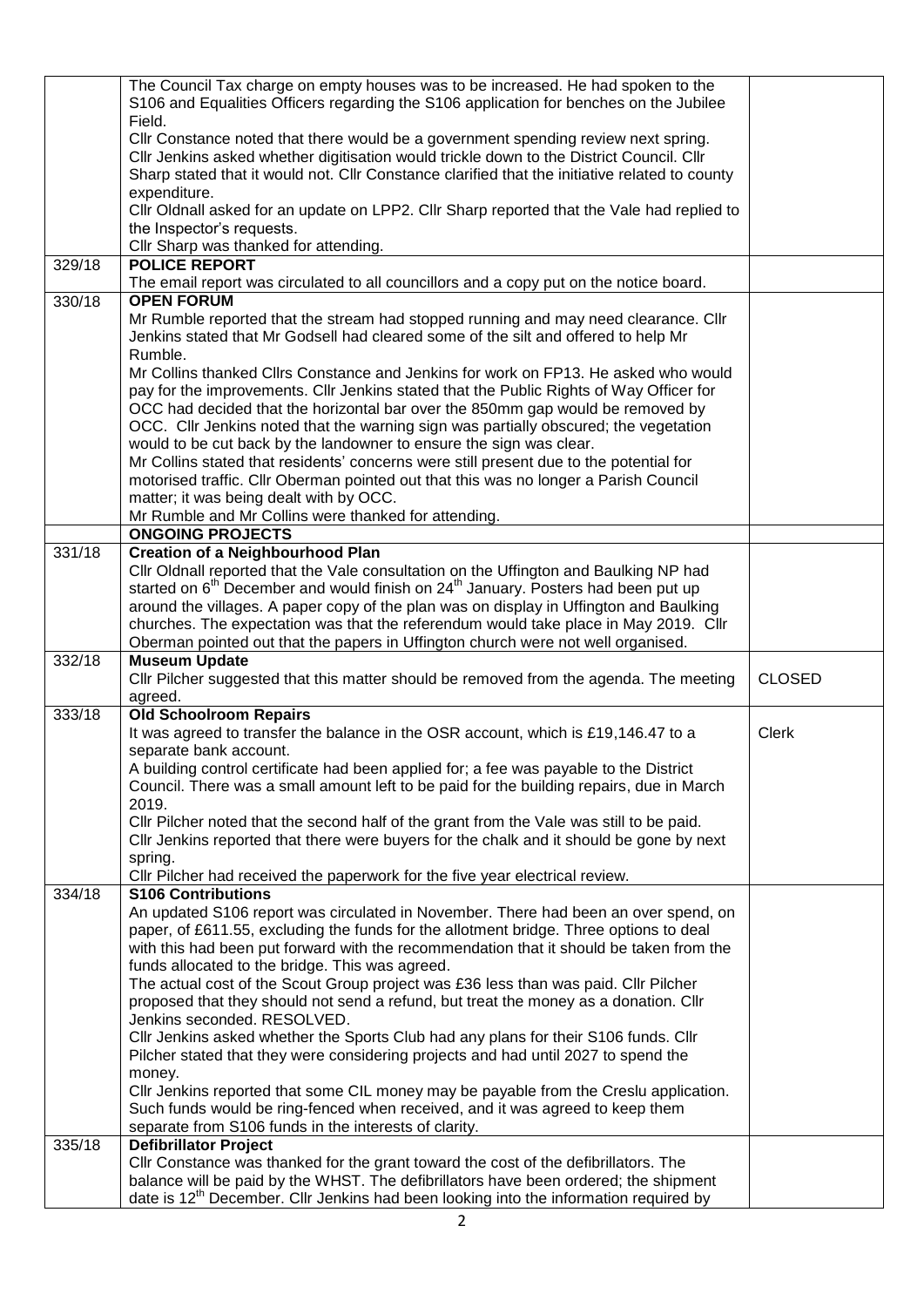|        | South Central Ambulance Service. Cllr Pilcher reported that the electrician had ordered<br>the installation kit and would book in an installation date as soon as the kit had been  |                |
|--------|-------------------------------------------------------------------------------------------------------------------------------------------------------------------------------------|----------------|
|        | received.                                                                                                                                                                           |                |
|        | CIIr Coad questioned the use of the donations received. CIIr Jenkins noted that the funds                                                                                           |                |
|        | were no longer required for maintenance as all the sites had agreed to cover the                                                                                                    |                |
|        | electricity costs and the spares (pads and batteries) were covered by the agreement with                                                                                            |                |
|        | Cardiac Science. The group would now use the funds to provide residents with                                                                                                        |                |
|        | information on the location of the defibrillators.                                                                                                                                  |                |
|        | <b>PLANNING MATTERS</b>                                                                                                                                                             |                |
| 336/18 | <b>Complaint investigation</b>                                                                                                                                                      |                |
|        | Cllr Pilcher reported that a complaint had been received about how a planning                                                                                                       |                |
|        | application had been dealt with. The complaint was dealt with according to the Parish                                                                                               |                |
|        | Council's complaints procedure and a response had been sent to the complainant. The                                                                                                 |                |
|        | complainant had accepted the decision and the matter was now closed.                                                                                                                |                |
|        | The enquiry had resulted in some recommendations to the Parish Council:                                                                                                             |                |
|        | a) The Complaints procedure needed updating. Cllr Oldnall volunteered to do this.                                                                                                   |                |
|        | Cllr Banks volunteered to assist.                                                                                                                                                   | MO/GB          |
|        | b) Consideration was to be given as to whether it was appropriate for a Councillor                                                                                                  |                |
|        | who had a different opinion to that of the Parish Council, to submit their own                                                                                                      |                |
|        | comment. Clerk to ask OALC for their advice.                                                                                                                                        | Clerk          |
| 337/18 | <b>New Applications to be considered</b><br>None. (The application for erection of 3 dwellings and associated works including new                                                   |                |
|        | access onto Lower Common had only just been received and would be on the January                                                                                                    | Clerk (agenda) |
|        | agenda.)                                                                                                                                                                            |                |
| 338/18 | Update on outstanding planning applications:                                                                                                                                        |                |
|        | a) P18/V2632/RM - Dragon Hill, Woolstone Road. Reserved Matters application                                                                                                         |                |
|        | following Outline approval P15/V2017/O for erection of a single dwelling (all                                                                                                       |                |
|        | matters reserved except for access). Consent sought for all aspects following on                                                                                                    |                |
|        | from outline permission for development. Awaiting determination.                                                                                                                    |                |
|        | P18/V2085/HH- The Willows, Packers Lane. Proposed two storey rear extension<br>b)                                                                                                   |                |
|        | and new roof light to existing roof amended by drawings received on 22 <sup>nd</sup> October                                                                                        |                |
|        | 2018. Granted.                                                                                                                                                                      |                |
|        | P18/V2716/LB - Tamarisk Cottage, Woolstone Road. Replacement glazing to two<br>C)                                                                                                   |                |
|        | ground floor windows. Awaiting determination.                                                                                                                                       |                |
|        | P18/V2052/FUL - Creslu, Woolstone Road. Proposed replacement dwelling.<br>d)                                                                                                        |                |
|        | Granted.                                                                                                                                                                            |                |
|        | e) P18/V2199/O - Land off Fernham Road. Outline application with all matters                                                                                                        |                |
|        | reserved except for access, for up to 20 dwellings. Awaiting determination.                                                                                                         |                |
|        | P18/V2415/HH - 2 Shotover Corner. Proposed rear extension and modifications to<br>f)                                                                                                |                |
|        | 2 Shotover Corner, Uffington to create accessible accommodation. Granted.                                                                                                           |                |
|        | <b>FINANCE</b>                                                                                                                                                                      |                |
| 339/18 | <b>Review of Q2 accounts</b>                                                                                                                                                        |                |
|        | Cllr Oldnall reported that the accounts continue to be well run and organised. The issues<br>that arose when the Clerk went on leave earlier in the year had been addressed as part |                |
|        | of the rewrite of the Financial Regulations required for the move to electronic banking.                                                                                            |                |
|        | The revised procedures would ensure that the Council was always able to authorise and                                                                                               |                |
|        | pay bills promptly irrespective of absences.                                                                                                                                        |                |
|        | The move to electronic banking was now well underway and should enable faster                                                                                                       |                |
|        | processing of bills and reduce the scope for errors arising from manuscript written                                                                                                 |                |
|        | cheques. The Clerk should continue to obtain the account details from as many creditors                                                                                             |                |
|        | as possible to enable payment by BACS wherever possible.                                                                                                                            |                |
|        | Value for money. Documented evidence of value for money checks (normally by 3                                                                                                       |                |
|        | quotes or price comparisons) must be recorded in the Parish Council Meeting minutes                                                                                                 |                |
|        | before authorising payment to avoid unnecessary audit queries.                                                                                                                      |                |
|        | The information on the increasing number of ring fenced cost centres was clear.                                                                                                     |                |
|        | There were no arithmetic or formula errors in the spreadsheet.                                                                                                                      |                |
|        | There were no discrepancies between the bank statements and the spreadsheet or                                                                                                      |                |
|        | monthly financial statements.                                                                                                                                                       |                |
| 340/18 | To approve December payments: Clirs Jenkins and Oberman proposed and seconded                                                                                                       |                |
|        | approval of payments totalling £2,213.87. RESOLVED. A full list of payments is filed                                                                                                |                |
|        | with these minutes. The payments were reviewed and would be authorised electronically                                                                                               | KP             |
|        | by Cllr Pilcher before 13 <sup>th</sup> December.                                                                                                                                   |                |
| 341/18 | <b>Digital Tax</b>                                                                                                                                                                  |                |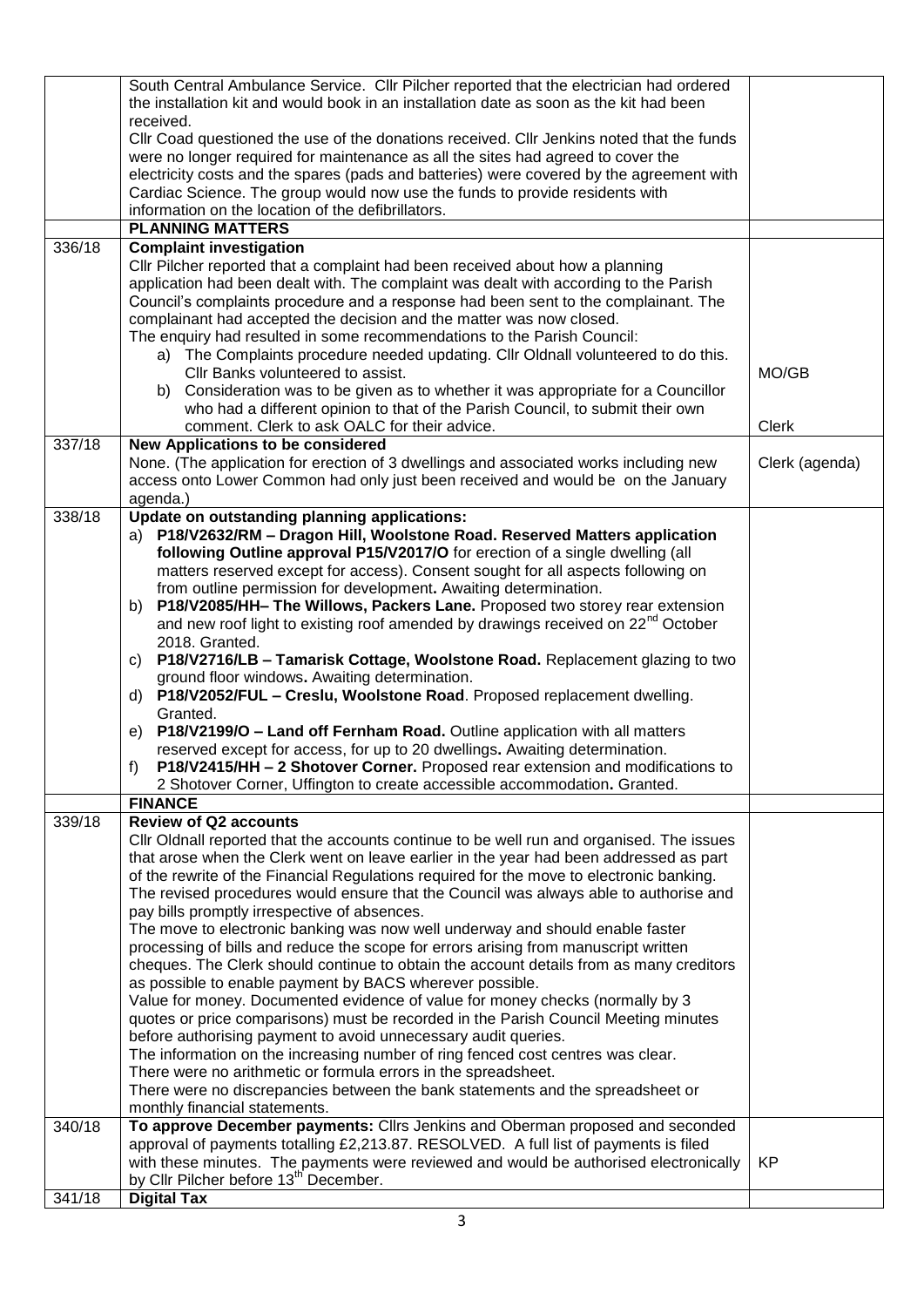|        | The clerk reported that from October 2019 all VAT registered organisations would be<br>required to use the Making Tax Digital service to keep records digitally and use software<br>to submit their VAT returns. Clerk to investigate further. | Clerk         |
|--------|------------------------------------------------------------------------------------------------------------------------------------------------------------------------------------------------------------------------------------------------|---------------|
| 342/18 | <b>Grants</b><br>Grant request from Wantage Independent Advice Centre. Cllr Jenkins proposed £25. Cllr<br>Banks seconded. RESOLVED.                                                                                                            |               |
| 343/18 | 2019/20 Budget proposal                                                                                                                                                                                                                        |               |
|        | The revised budget proposal had previously been circulated, with a proposed precept of                                                                                                                                                         |               |
|        | £27,000. Following discussion it was agreed to reduce the precept to £25,750.                                                                                                                                                                  | <b>Clerk</b>  |
|        | Cllr Coad proposed accepting a precept of £25,750. Cllr Jenkins seconded. Agreed                                                                                                                                                               |               |
| 344/18 | unanimously. RESOLVED.<br>THE JUBILEE FIELD TRUST                                                                                                                                                                                              |               |
|        | a) Monthly Play Area inspections: Nothing to report.                                                                                                                                                                                           |               |
|        | Jubilee Field Tidy: Cllr Jenkins asked for a date for the spring tidy. The weekend of<br>b)                                                                                                                                                    | <b>CLOSED</b> |
|        | 16/17 March 2019 was agreed.                                                                                                                                                                                                                   |               |
|        | c) Poplar Trees: A branch had fallen off one of the trees, and had been removed. BGG                                                                                                                                                           |               |
|        | had quoted £5,300 to remove the trees. It was agreed to obtain two further quotes.                                                                                                                                                             | Clerk/SJ      |
|        | <b>ANNUAL/QUARTERLY REVIEWS</b>                                                                                                                                                                                                                |               |
| 345/18 | Review of Shop rent. Nothing to report. Remove from the agenda.                                                                                                                                                                                | <b>CLOSED</b> |
| 346/18 | <b>UPKEEP (INC. WATERCOURSES)</b>                                                                                                                                                                                                              |               |
|        | Footpath 13. Following a meeting with OCC and residents, OCC had issued a<br>a)                                                                                                                                                                |               |
|        | report, which is summarised below:                                                                                                                                                                                                             |               |
|        | OCC (as highway authority for roads & public rights of way) will take this<br>L.                                                                                                                                                               |               |
|        | matter forward.                                                                                                                                                                                                                                |               |
|        | British Standard BS5709:2018 sets out requirements for gaps, gates and<br>Ш.<br>stiles used on public footpaths and bridleways. OCC feels strongly that a                                                                                      |               |
|        | village route such as FP13 must be accessible.                                                                                                                                                                                                 |               |
|        | The arrangement of posts at the eastern end of FP13 provides two gaps.<br>III.                                                                                                                                                                 |               |
|        | One is considerably narrower than the required 1m. The other is 850mm but                                                                                                                                                                      |               |
|        | access for wheelchairs is made impossible, and pushchair access made                                                                                                                                                                           |               |
|        | difficult, by the presence of a horizontal bar. During the site meeting it was                                                                                                                                                                 |               |
|        | demonstrated that a wheelchair would be able to make use of the 850mm                                                                                                                                                                          |               |
|        | gap if the horizontal bar were removed. Undoubtedly this would also make                                                                                                                                                                       |               |
|        | things easier for anybody using a pushchair. As such OCC will be arranging                                                                                                                                                                     |               |
|        | for the horizontal bar to be removed in the New Year.                                                                                                                                                                                          |               |
|        | IV.<br>Residents expressed concern that removing the bar would open up the                                                                                                                                                                     |               |
|        | footpath to both cyclists and motorcyclists. Any unlawful use of this public                                                                                                                                                                   |               |
|        | footpath following removal of the horizontal should be reported directly to the<br>Police; they are the only ones with power of enforcement. Reports are to be                                                                                 |               |
|        | copied to OCC so a record can be kept on file.                                                                                                                                                                                                 |               |
|        | V.<br>It is only the horizontal bar at the eastern end of FP13 which is to be                                                                                                                                                                  |               |
|        | removed. However it has been noted that none of the posts / barriers along                                                                                                                                                                     |               |
|        | the footpath comply with the British Standard and as such OCC reserve the                                                                                                                                                                      |               |
|        | right to revisit this should further complaints regarding a lack of accessibility                                                                                                                                                              |               |
|        | be received.                                                                                                                                                                                                                                   |               |
|        | CIIr Oberman suggested that a sign indicating that motorised vehicles were                                                                                                                                                                     | SJ            |
|        | prohibited should be erected. Cllr Jenkins to write to OCC with this suggestion.                                                                                                                                                               |               |
|        | Flooding. The road at Shotover will be closed in February to enable the culvert to<br>b)                                                                                                                                                       |               |
|        | be repaired.<br>Benches on Jubilee Field. A meeting was to be held on 13th December with the<br>C)                                                                                                                                             |               |
|        | Equalities Officer from the District Council. It was noted that the curved bench can be                                                                                                                                                        | FO.           |
|        | raised if required. It was suggested that the current picnic bench remain in the                                                                                                                                                               |               |
|        | original location and another, compliant one be installed near the car park. A seat                                                                                                                                                            |               |
|        | with a back and arms may be required in the play area.                                                                                                                                                                                         |               |
|        | <b>GENERAL</b>                                                                                                                                                                                                                                 |               |
| 347/18 | a) Village Trail. It was agreed that the Parish Council would install the Packer's                                                                                                                                                             | <b>CLOSED</b> |
|        | Forge post.                                                                                                                                                                                                                                    |               |
|        | b) Parking in Patrick's Orchard. The letter written to residents of Patrick's                                                                                                                                                                  |               |
|        | Orchard had raised some comments, and CIIr Jenkins had circulated a draft note                                                                                                                                                                 |               |
|        | to all Councillors; the points were:                                                                                                                                                                                                           | SJ/Clerk      |
|        | a. SORN cars - should the Parish Council take any action? It was agreed<br>that this was an issue for Sovereign Housing Association as it was their                                                                                            |               |
|        | land.                                                                                                                                                                                                                                          |               |
|        |                                                                                                                                                                                                                                                |               |